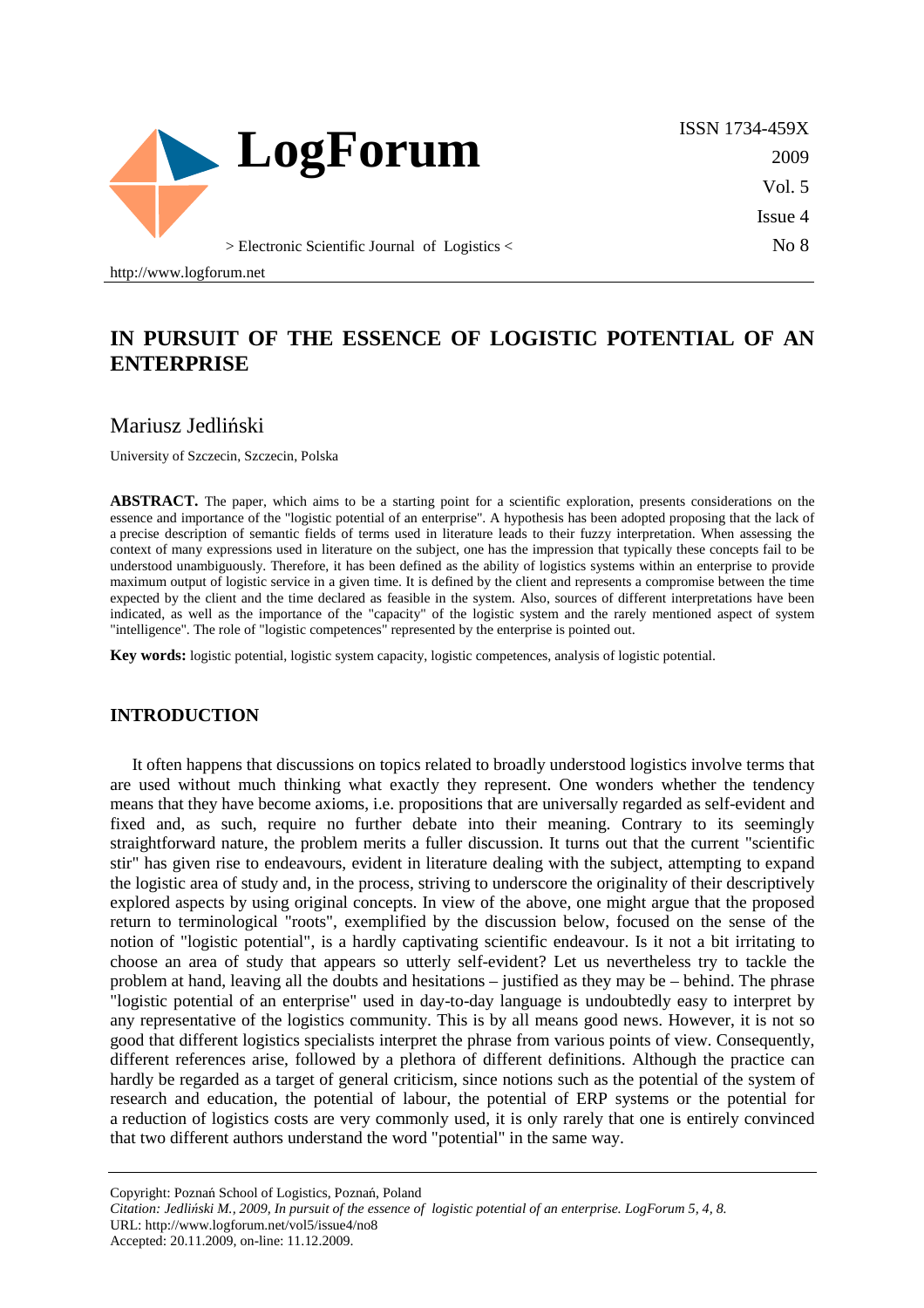Hence, what exactly is the logistic potential of an enterprise? Can we, without making a serious error of substance, discuss the topic without regard to multiple definitions, not trying to establish the sense of the notion of "potential"? Taking into account various context meanings used by authors of different scientific publications, one concludes that there are good reasons for claiming that the notion should be interpreted unambiguously. Even though in the most general sense "potential" (Potential in Ger., potentiel in Fr.) can be analysed on various levels, e.g. in mathematics ("potential theory"), physics ("electromagnetic potential"), neurology (brain stem potential in assessing survival outcome), market potential (for marketing analyses) and in everyday languages as possibilities or capacity represented by any given object, the article seeks to pinpoint the very core of the meaning of "potential", considering the high frequency of usage of the word in the majority of publications.

### **AT THE ORIGIN OF UNDERSTANDING THE NOTION OF "POTENTIAL"**

Where is the core of the definition, then? What analytical scheme should be used to demonstrate the utility of interpretation? Posing these questions is, for obvious reasons, justified, especially in view of the fact that the definition of logistics itself is often associated with a similar dilemma. Therefore, if – as Ciesielski aptly points out – we cannot "teach how to use appropriately selected theories to build analytical schemes designed for resolving concrete practical problems" [Ciesielski 2005], one should not be particularly surprised at the blurred interpretation area of the concept. However, when it comes to the logistic potential of an enterprise, it usually refers to the potential of the company's logistic system. Hence, in the most general terms, in order to reflect as closely as possible the very essence of the idea, the term should – above all – represent the relationship between the "logistic strength" and "capabilities" of the enterprise's logistic system. At this point, a perfectly justified question arises on the meaning of "logistic strength", since logistic strengths of an enterprise should be analysed in the context of effectiveness of the maximum effort. However, as Ch. H. Pfohl points out, [Pfohl 1994]. In addition, Pfohl divides the success into the potential of costs and potential of the market. An interesting aspect is that analysing the motivation behind the proposed division one should bear in mind that Pfohl regards the potential of costs as cost reduction reserves stemming, among others, from the introduction of new technological solutions in transport, reloading, handling, packaging and storage, as well as suitable information management. The potential of the market, so Pfohl claims, is a consequence of the fact that the importance of services has been steadily growing, while the demand for benefits in kind has been concurrently falling. This means that enterprises have the capacity to implement processes better than their competitors or have the resources and skills that surpass those of their rivals on the market. According to Day and Wensley [1998], there are six different segments that can be origins of success. These are: decision carriers (persons or groups), corporate philosophy and culture, strategies, structures, systems, implementation potential (the ability to implement a strategy). Blaik also claims that "logistics" is a "potential" and a strategic instrument of marketing supporting on a long-term basis undertakings and components of the company's marketing strategy, determining their efficiency" [Blaik 1997]. What he proposes, therefore, is that attention should be paid to activities in the "effects-process-expenditure" system, which are to be understood as a relationship between logistic actions (expenditures) and pursued goals (effects).

Hence, describing a logistic system it is important to indicate its properties, attributes and structural elements. This is largely a consequence of the fact that the notion of "potential" is – by its very nature – superior. This means that it should be analysed first and foremost as a "category", i.e. a basic concept that can only be fully clarified if a number of other auxiliary terms are provided. This feature is probably the main reason why there are such marked differences in interpreting the notion. At this point, however, it should be remembered that properties of a logistic system refer to flows of logistic streams and its features to relations between different constituents. This is why logistic systems can be analysed by exploring two aspects of their characteristics, i.e. equipment and operation [Nowicka-Skowron 2000]. It is also obvious that potential can be variously analysed depending on the scale (on the macro-, mezzo- or micro level), from the objective point of view (i.e. with regard to function) and from the subjective perspective (i.e. with regard to properties that a given object represents). Also, one must not forget the potential of ideas and the social potential.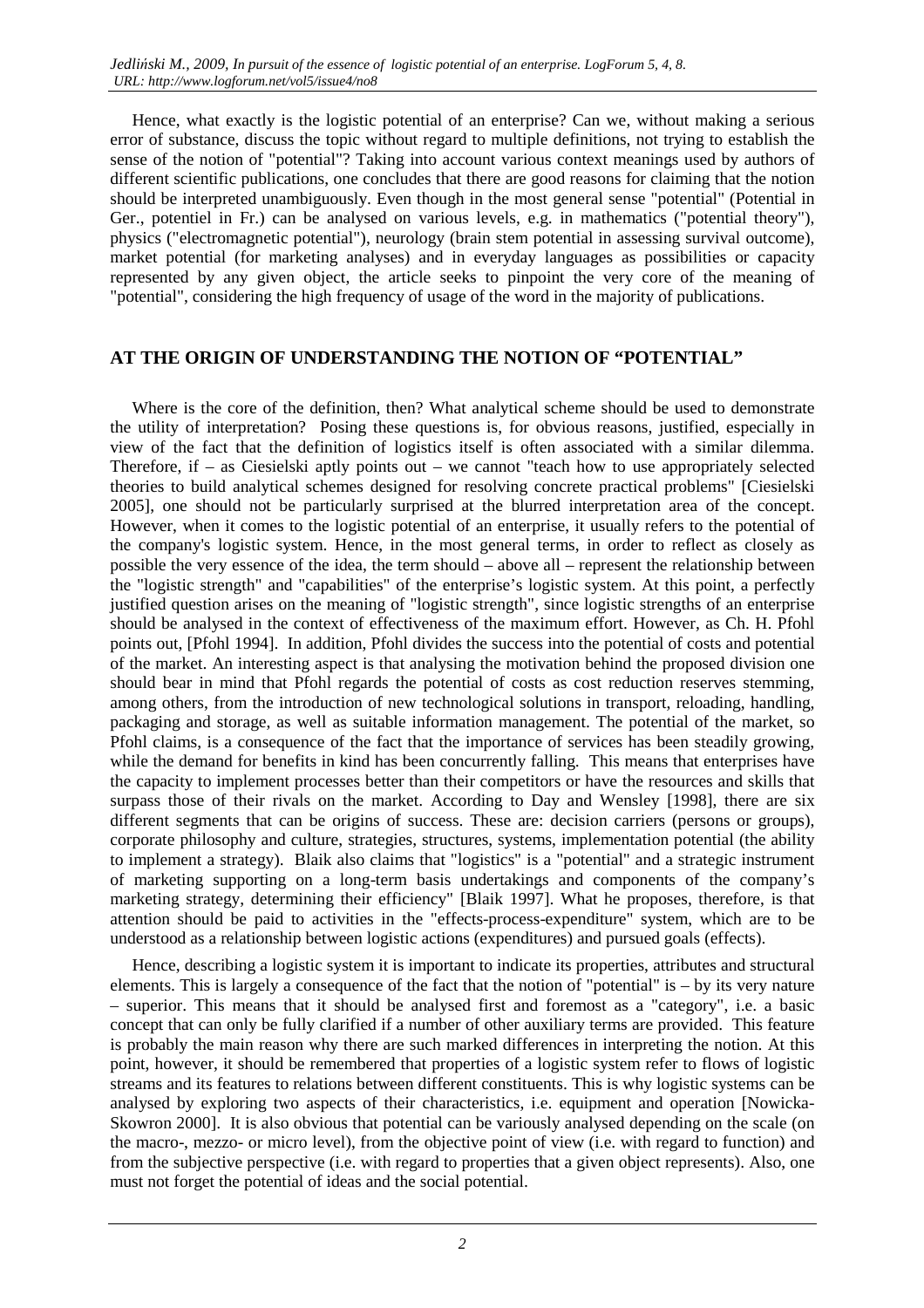### **CAPACITY OF A LOGISTIC SYSTEM OF AN ENTERPRISE**

However, designating the human, material and information potential jointly as a "capacity" gives rise to another uncertainty: what does the "capacity" of a logistic system represent? The notion is definitely ambiguous as well. Nevertheless, the logistic system of an enterprise in which logistic processes are realised has a certain general capacity (so-called current capacity). However, due to the fact that the key feature of a system is homomorphism, logistic systems of enterprises differ in how and to what extent logistic processes are performed, in line with the group theory. Having said that, it needs to be stressed that each of them can – in a satisfactory manner – "learn" (even in an imitative way) to conduct simple logistic processes, i.e. acquire the general capacity (so-called potential capacity). This, however, does not determine the success of an enterprise mentioned by Pfohl. What it comes down to is that logistic tasks are performed correctly which, nevertheless, is definitely not enough for being treated as a major strengthening of the competitive advantage of the enterprise's logistic system. Another justified question comes up, then. What, therefore, is this extraordinary "fitness", or the sought-after "logistic virtuosity" of a system? Considering all the aspects discussed above, it appears that it represents a certain specific configuration of general and special capabilities that enable the logistic system to perform logistic work at a high level (competitive differentiation properties) [Popek 2001]. Consequently, it is more about special abilities that ultimately determine the achievement of preset effects in the system. It is precisely these special capabilities existing in systems that have a major impact on results and thus contribute to the attainment of a logistic competitive advantage on the TSL market.

Summing up the aspects brought up above, one should – above all – analyse the logistic potential as a category of the economics of logistics. As already demonstrated, the potential is essentially "*the capacity of the enterprise's logistic system to perform specific work that requires the application of a specific effort within a defined time frame*". Consequently, it represents the ability of the logistic infrastructure existing within an enterprise to provide maximum output of logistic services in the required time [Stankiewicz 1981]. The time frame is usually that required by the client and refers to a compromise between the time expected by the client and the deadline that is declared feasible in the system (assumption of responsibility for keeping preset time frames). The work is the sum total of work performed for the logistic process and for the system's own needs to maintain its ability to carry out work for logistic purposes. The core of the problem is that attempts should be made to reduce, as far as possible, the energy used for satisfying the system's internal needs and increase – within the limits of practicality – the energy needed outside the system to complete a logistic task. The company's own potential can be analysed in two dimensions: endogenous (as the enterprise's system, i.e. material, human, financial and information resources) and exogenous (mainly affected by the region, linear and point infrastructure, local government administration). Material resources include mainly resources and the entire manufacturing infrastructure, while human resources encompass suitably qualified and organised staff possessing technical and scientific knowledge. In turn, the financial potential supports logistic processes (in the operating dimension) and improves the material and human potential (in the strategic dimension). Similar principles apply to the information potential. In order for the task to be completed successfully, there must be a balance between the enterprise's logistic strategy (properly positioned relative to the general strategy) and the possibility of ensuring the fulfilment of needs determined by tasks that are defined in the strategy (representing the degree of incorporation of customer expectations adopted as priorities).

What it ultimately comes down to is the reliability of the logistic system of an enterprise. It represents the capacity to implement tasks in specific conditions and within a defined time frame. A measure of the capacity is undoubtedly the system's utility potential (a prognostic aspect incorporating management of the forecasting process and management of the prognostic process in line with the best international practices) and the system's utility effect (genetic aspect) [Dąbrowski 2001]. This means that the potential and effect are measures of reliability of the system's capacity to carry out their tasks. Thus the overriding goal in creating logistic sensitivity is to stimulate all persons involved in the management of logistic processes within an enterprise (i.e. process owners) and the enterprise as a whole (i.e. resources) to think and act in such a manner as to integrate capabilities of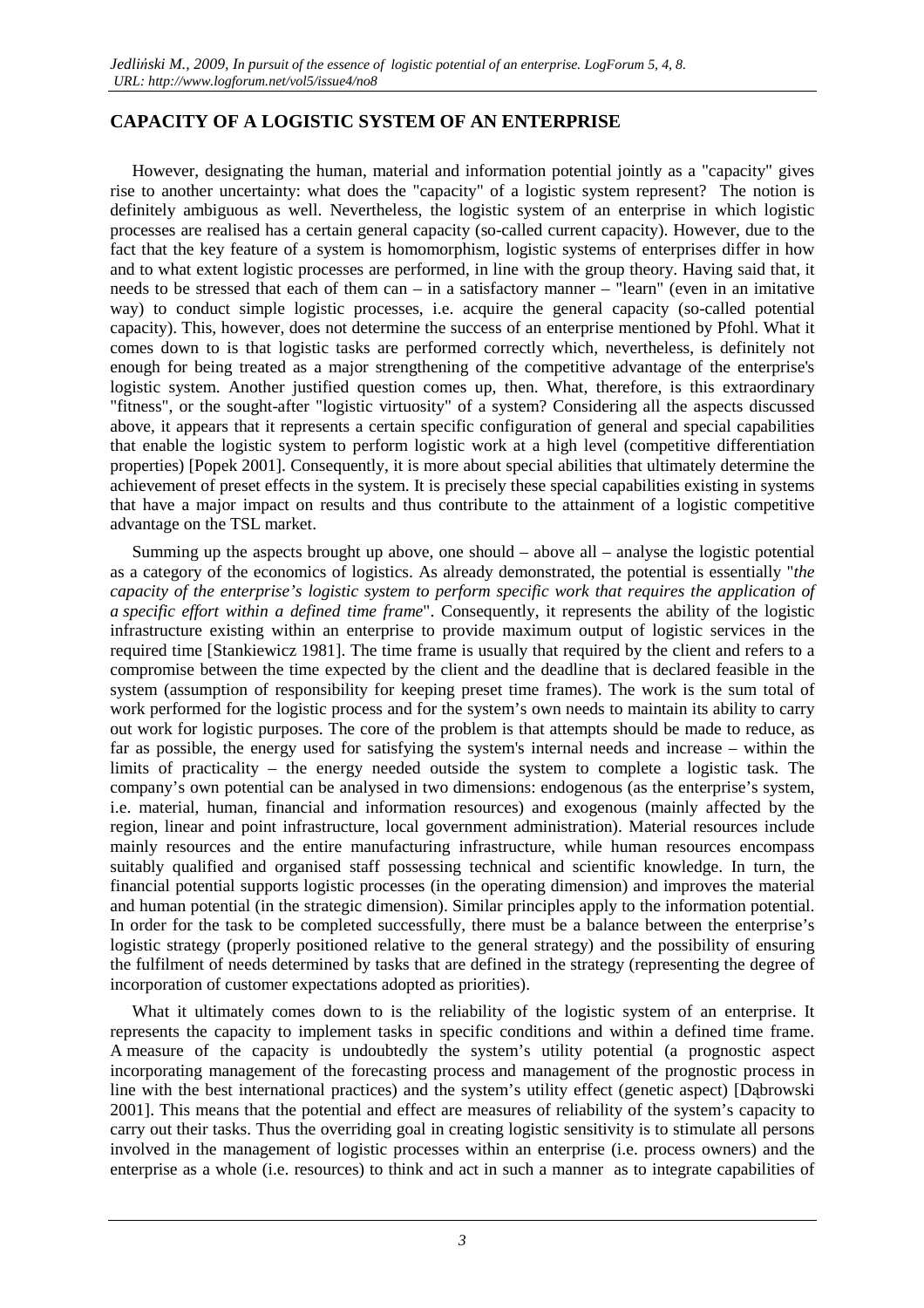the system and economies of action [Bowersox, Closs]. It is worthwhile to note that the concept of logistic potential is largely consistent with the military interpretation of the term as a composite of the military's combat capacity to ensure necessary material and energy flows, and the provision of logistic services [Misztalski 2001].

What are the possibilities for measuring the company's potential, then? After all, the measure of potential can be the enterprise's overall base of resources, dynamics of growth, etc. An attempt to investigate the problem was undertaken in 1988 by Bösherz who conducted surveys among German companies using logistic potential analysis criteria (Logistik Potential Analyse – LPA). He selected 20 criteria assessed on a scale from 1 to 5: status within the organisation, logistic focus in company management, logistic qualifications of staff, use of IT tools for logistic chain integration, modern logistic methods (JiT, MoB), procurement marketing and purchasing policy, relationships with suppliers (supplier assessment), ordering policy (purchase, procurement), stock policy and stock management, order processing within the company, warehouse organisation and material management, own transport fleet or the use of forwarding agents and outside carriers, product returns, external effects on the logistic chain, flexibility and ability of responding quickly to market demands, duration of production, supply and distribution cycle, technical support for and impact on material flows, quality assurance in logistics, planning systems oriented on the logistic function, logistic controlling and reporting [Bösherz 1988].

What with "intelligent" logistic systems, then? If one were to follow Stern, who introduced the concept of "intelligence quotient" (IQ), in his claims that intelligence is "a general capacity of an individual consciously to adjust his thinking to new requirements: it is a general mental adaptability to new problems and conditions of life", it turns out that what one actually means is the "capacity" of a company's logistic system to cope with new situations [Nęcka 2003]. This is all the more justified in view of frequent claims pointing to turbulence of the environment and, above all, a certain degree of variation in customer expectations. The feature thus seems of key importance for fully understanding the dimension of the enterprise's logistic potential. The view also stems from the fact that if we accept the division proposed by Cattell, we begin to understand the logistic sense of flexibility and agility. Cattell distinguished between *fluid intelligence*, i.e. the ability determining the efficiency of all activities taking place within a system (including logistic systems), depending on a particular genetic structure of the system, and *crystalised intelligence*, i.e. a set of specific abilities developed in consecutive activities within the system (corresponding to knowledge, experience and predicting power) [Perwin 1999].

The above approach, accepted as true and directly referable to the enterprise's logistic system requires only a suitable extension which can be found in Teplov's works. Teplov proposes that intelligence is essentially a mental capability that manifests itself in a relatively constant (and specific to each individual) efficiency of performing tasks [Teplov 1951]. One should not be confused by the introduction of the term of "psyche" (Greek ψυχή meaning soul) which refers to the total set of processes and non-material dispositions of the human being. The individual realisation of the "psyche" of a logistic system can be called a "personality" of the logistic system.

## **LOGISTIC COMPETENCES**

The problem that presents itself at this point concerns logistic competences which – undoubtedly – affect the scale of the enterprise's measured logistic potential. They are not unambiguously understood, either. Various publications include statements such as "logistic competences representing competitive advantage are a result of joint management and goal achievement of partners within the supply chain. They help companies achieve cost leadership as a competitive advantage pursued mainly by increasing efficiency (cost reduction) and effectiveness of actions (logistic customer service). In brief, logistic competences manifest themselves in the management of demand, information, coordination /…/" [Łupicka 2005]. However, even though statements such as the one quoted above provide information on what aspects are affected by logistic competences and how, they fail to elucidate unequivocally what logistic competences in fact are.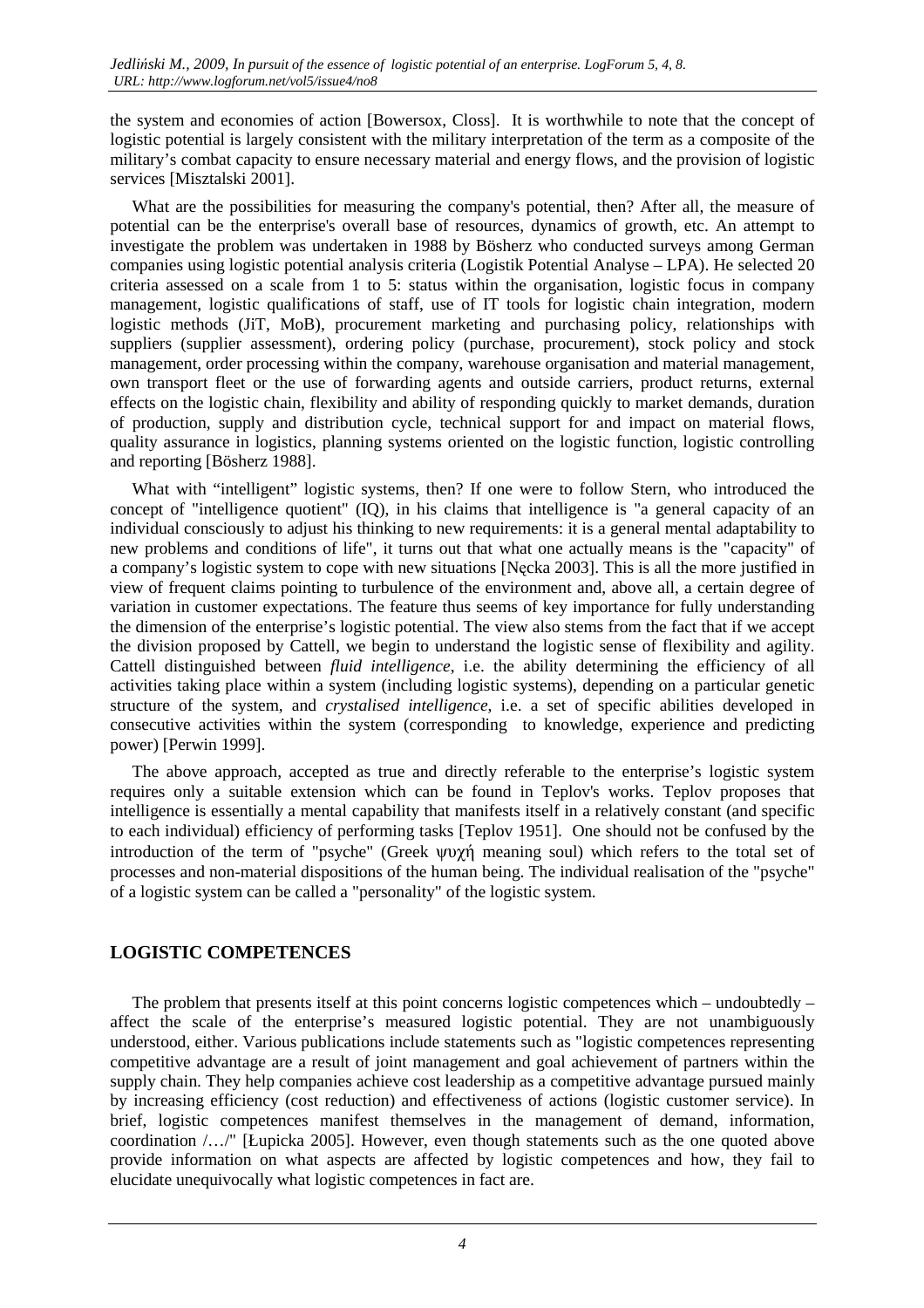One the one hand, there are competences possessed by individuals managing logistic systems and processes in accordance with guidelines issued by the European Certification Board for Logistics (ECBL), regarding the coordination and supervision of professional certification of logisticians. On the other hand, a number of companies (such as Schenker) declare the will to establish an international organisation with the broadest scope of logistic competences on the Polish TSL market [Ksit, Polkowski 2004]. Other enterprises (e.g. Logifact-System) point to logistic competences resulting from logistic consultancy services [Nowoczesne systemy... 2007]. An area of activity definitely contributing to the definition of the nature of logistic competences of an enterprise is the "Castle" project focused on cooperation in the SME sector oriented towards Logistic Excellence. An industry partner for the project is ILiM. ASLOG (Fr. Association Française pour la Logistique), as a founding member of ELA, implements a project regarding logistic competences which, however, puts the entire issue discussed here in a slightly different light. In 1999, ASLOG set up a benchmarking committee in response to the needs of French companies (ASLOG members who wished to measure their achievements against other companies developing logistic competences. Works carried out by the committee in cooperation with the consulting agency Axeflow were aimed at developing a set of measures that would encompass, in a comprehensive fashion, the sphere of logistic activity of enterprises (8 quantitative performance measurement indicators: sales forecasting accuracy, customer service, customer complaints, production handling, supplier handling, purchasing forecasting accuracy, global logistic costs, stock rotation). Also, a methodology for comparative measurements of enterprises was developed and applied to establish three company categories: Mean In Class, Best In Class and Top In Class. It is ASLOG's vision that the study will one day become a universal tool used in other European countries.

#### **CONCLUSIONS**

Summing up the discussion presented above, it should be underscored that, all things considered, there are still good grounds to engage in scientific discussions on notions and concepts that have been used in logistic literature for many years now. The approach is desirable since, by its very assumption, it aims to explain the essence and clarify actual core meanings of commonly used concepts. This, in turn, will make it possible to use words and phrases in their correct sense in the logistic discourse. The problem is an important contribution that the world of science should make for the development of logistics.

### **REFERENCES**

Blaik P., 1997, Logistyka, PWE, Warsaw.

Bowersox D.J., Closs D.J., 1996, Logistical management. The integrated supply chain process, The McGraw-Hill Companies, Inc., New York.

Bösherz F., 1988, Logistik Potentiale Analyse, Logistik Heute" no. 12.

- Ciesielski M., 2005, Logistyka-źródło koncepcji i instrumentów zarządzania, (W:) Modelowanie procesów i systemów logistycznych, Pod Redakcją M.Chaberka i C.Mańkowskiego, part IV, Wydawnictwo Uniwersytetu Gdańskiego.
- Day G., Wensley R., 1988, Assesing Advantage: A Framework of Diagnosing Competitive Superiority, "Journal of Marketing", no. 4.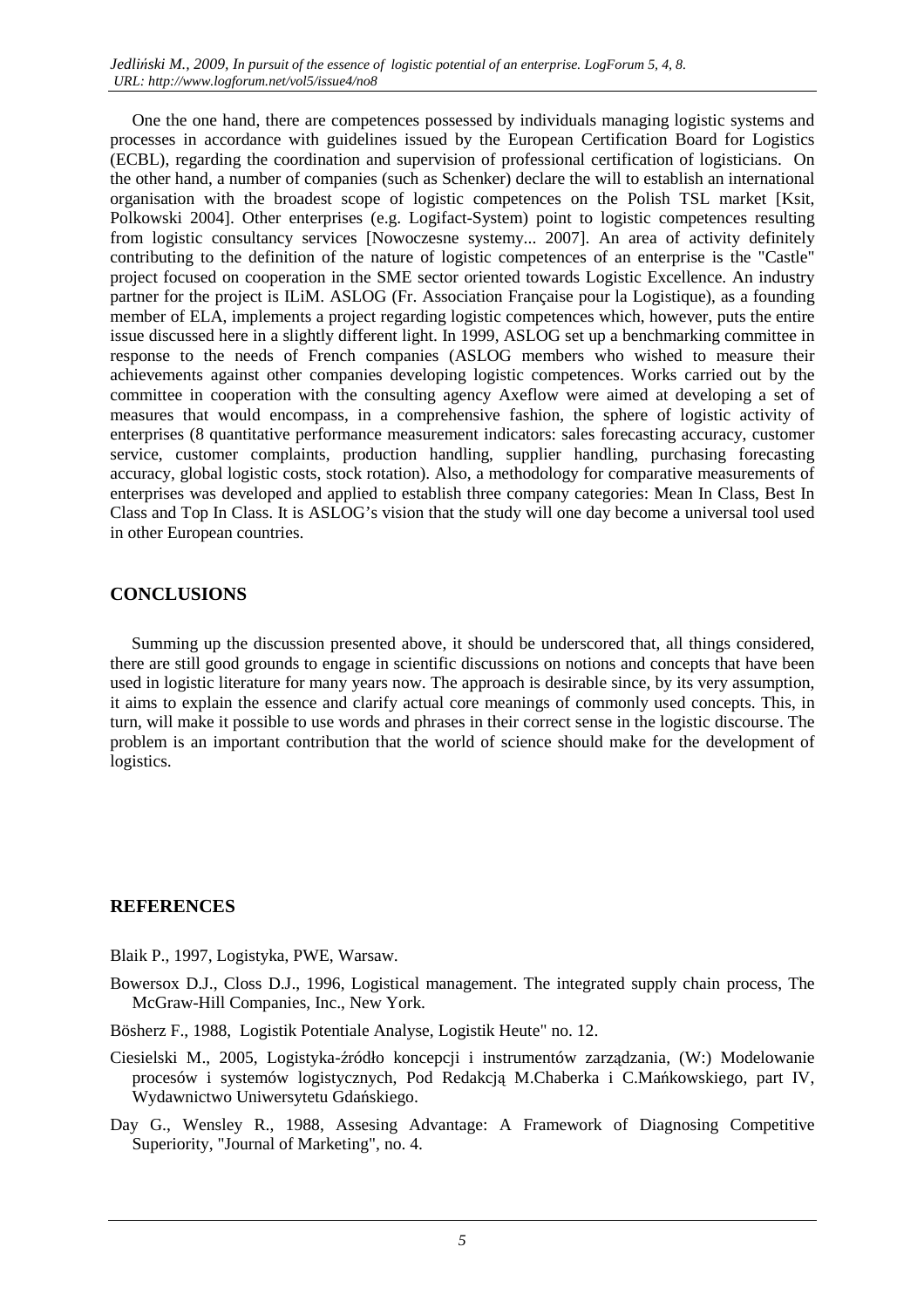- Dąbrowski T.M., 2001, Efekt i potencjał jako funkcje i właściwości systemu antropotechnicznego, "Zagadnienia Eksploatacji Maszyn" no. 1.
- Łupicka A., 2005, Teorie wyjaśniające powstawanie i funkcjonowanie sieci logistycznych, LogForum 1, 2, 1.
- Ksit K., Polkowski P., 2004, Pozycja Schenkera na rynku usług logistycznych, "Echa Spedpolu", no. 3.
- Misztalski W., 2001, Calculating forces' logistics potential, "Biuletyn WAT", no. 2-3.
- Nęcka E., 2003, Inteligencja. Geneza-Struktura-Funkcje, Gdańskie Wydawnictwo Psychologiczne, Gdańsk.
- Nowicka-Skowron M., 2000, Efektywność systemu logistycznego, PWE, Warsaw.
- Nowoczesne systemy logistyczne, 2007, Artykuł Redakcyjny, "Magazyn Przemysłu Mięsnego", no. 1.
- Perwin L.A., John O.P., 1999, Handbook of personality. Theory and research, Guilford Press, New York.

Pfohl H.Ch., 1994, Logistikmanagement, Berlin u.a.

- Popek S., 2001, Człowiek jednostka twórcza, UMCS, Lublin.
- Stankiewicz W., 1981, Ekonomika wojenna, Wydawnictwo MON, Warsaw.
- Teplov B., 1951, Psychology, Pedagogical Pubilshers, Moscow.

# **W POSZUKIWANIU ISTOTY POTENCJAŁU LOGISTYCZNEGO PRZEDSIĘBIORSTWA**

**STRESZCZENIE.** W artykule, który ze swojego założenia ma stanowić przyczynek do dyskusii naukowej, zostały przedstawione rozważania na temat istoty i znaczenia "potencjału logistycznego przedsiębiorstwa". Przyjęto bowiem hipotezę, iż brak doprecyzowania pola znaczeniowego stosowanych w literaturze terminów, powoduje ich rozmytą interpretację. Oceniając kontekst wielu sformułowań spotykanych w literaturze przedmiotu, można bowiem odnieść wrażenie, że najczęściej nie są to pojęcia rozumiane jednoznacznie. Dlatego został on zdefiniowany jako zdolność sił logistycznych przedsiębiorstwa do wykonania maksymalnej produkcji usługi logistycznej w wymaganym czasie. Jest on określanym przez klienta i jest kompromisem między czasem oczekiwanym przez niego, a deklarowanym do dotrzymania przez system. Wskazano także na źródła różnej interpretacji, znaczenie "zdolności" systemu logistycznego oraz na rzadko podnoszony aspekt "inteligencji" systemów. Zwrócono także uwagę na rolę "kompetencji logistycznych", które reprezentuje przedsiębiorstwo.

**Słowa kluczowe:** potencjał logistyczny, zdolność systemu logistycznego, kompetencje logistyczne, analiza potencjału logistycznego.

# **AUF DER SUCHE NACH DEM KERN VON LOGISTIKPOTENTIALE DES UNTERNEHMENS**

**ZUSAMMENFASSUNG.** Im Artikel, der in der Annahme zu einen Beitrag einer wissenschaftlichen Diskussion sein soll, wurden follgende Überlegungen zum Thema in Betracht gezogen: Wesen und Bedeutung "der Logistikpotentiale des Unternehmens". Es wurde die Hypothese aufgestellt, dass die fehlendene Präzisierung des Bedeutungsfeldes in der Literatur den Terminen folgt und so zu ihrer verschwommenen Interpretation führt. Es wird der Kontext von mehreren in der Fachliteratur getroffenen Formulierung bewertet und man hat den Eindruck, dass die Begriffe meistens nicht eindeutig verstanden worden sind. Deshalb wird es als die Anpassungsfähigkeit der logistische Stärke des Unternehmens für die Ausführung von einer maximalen Produktion der logistischen Dienstleistungen in erforderlicher Zeit verstanden. Es ist von den Kunden beschreiben und wird als ein Kompromiss zwischen der erwartenden und der bekennenden Zeit für die